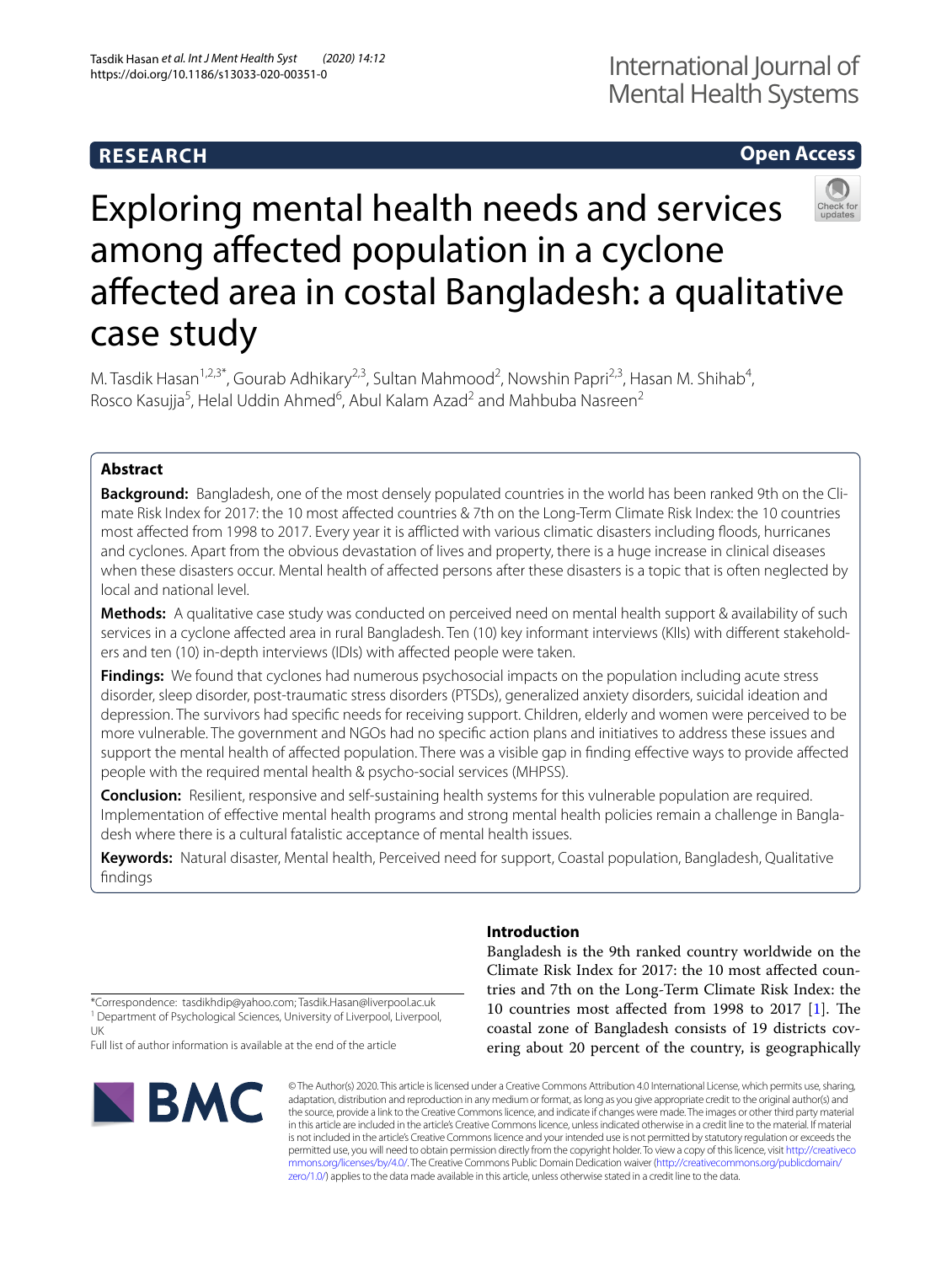vulnerable to adverse ecological processes [[2](#page-8-0)]. It faces the Bay of Bengal and extends inside up to 150 kilometres from the coast, covers more than 30% total cultivatable land thus considered as an area with signifcant economic interest. This bay provides a perfect niche for breeding of tropical cyclones, facing one or two severe natural disasters every year. Since decades this coastal area had faced many deadly disasters like Sidr in 2007, Aila in 2009, Viyaru in 2013, Komen in 2015, Roanu in 2016 & Mora in 2017 where the economic loss was more than \$4.2 billion [[3](#page-8-1), [4](#page-8-2)]. Additionally, adverse consequences of climate change include food, fash foods, hurricanes, heatwaves, heavy rainfall are very common yearly phenomenon around the country  $[5]$  $[5]$ . The Government of Bangladesh has already adopted a comprehensive disaster management plan to mitigate the after efect of natural disasters and to improve responses and recovery management at all levels. But health care delivery is not adequately addressed in this plan limiting to physical health only [[5\]](#page-8-3). Also, the coastal health system is not up to the mark and in some hard to reach areas, no active health care delivery centres can be found. Despite the prevalence of malnutrition, hypertension, salinity related disorders, obstetrical complexities and widespread infectious diseases in this region, there is a defnite lack of health workers, infrastructure & health care facilities. Apart from the obvious huge increase in clinical diseases when these disasters occur, mental health of afected population are deeply afected due to personal & social loss that is often neglected at local and national level specially in low resource settings like Bangladesh.

In the country, around 20 million people have been sufering from diferent types of mental illness as per the recent *National Mental Health Survey 2019*–*19*. 16.8% adults are sufering from any form of mental disorder with highest prevalence of depression (6.7%). We do not have any information on the proportion of vulnerable population—especially costal people who experiences various stressors for developing mental disorders [[6\]](#page-8-4). Very few studies in Bangladesh reported this vulnerability and risk of developing mental health disorders such as depression, suicidal tendencies, sleep disorders, post-traumatic stress disorders and so on [[7–](#page-8-5)[9\]](#page-8-6). Globally, WHO estimates about 30–50% of the disaster afected population sufer from diverse psychological distresses due to severe trauma exposure, experiencing injury or death of family members and limited social support [\[10](#page-8-7), [11\]](#page-8-8). Post-traumatic stress disorder (PTSD), major depressive disorder (MDD), anxiety, phobia, prolonged grief and behavioural problems are common among disaster victims. A recent quantitative study by Mamun et al. estimated that the prevalence of depression among disaster afected costal women was 64.9% & associated risk factors were lower age group, being an income generating member of the family, disaster-related physical injury, and post-disaster work absenteeism [[12\]](#page-8-9). We observed a gap in exploration of qualitative fndings on this issue & thus, attempted to understand this further by conducting a qualitative case study in Koyra (a subdistrict), one of the most disaster-prone areas in rural Bangladesh on perceived need for mental health support & availability of such services among afected population.

### **Methods**

### **Study setting**

The study was conducted in Koyra Sadar Upazila (Subdistrict) of Khulna district which is one of the most geographically vulnerable areas in Bangladesh. Though it is the 2nd largest Upazila (consists of 7 unions with total area of  $1775.41 \text{ km}^2$ ) in Bangladesh with a dense population of 861 people per square kilometre, the literacy rate is low especially among females  $[13]$  $[13]$ . The main source of standard health services is at the Upazila Health Complex (UHC), which is sparsely staffed. The number of community clinics is twenty (20) and family planning clinics is eight  $(8)$  [[14\]](#page-8-11). Any of theses centres have no specific services for mental health care. This study was done in Koyra Sadar Union, central to the 7 unions of the subdistrict.

### **Study length**

This study was conducted between January to June 2015 inclusive of topic guide development, data collection, transcription, translation, analysis & primary dissemination.

### **Study design**

This qualitative study followed thematic analysis [[15](#page-8-12)] using an inductive approach. The topic had three dimensions including psychological state of the afected population after the disaster, perceived need for mental health support, and availability of mental health services in the area. This research approach permitted for the exploration of criss-crossing and discordance between diferent data extracted from divergent sources. For exploring clear meanings within the data, transparency was ensured by careful analysis at their language-independent meanings. Thematic analysis does not require the detailed theoretical and technological knowledge of approaches such as grounded theory and discourse analysis, it can offer a more accessible form of analysis. One of the strengths of applying thematic analysis was its fexibility which identifed repeated patterns of meaning within the data set. Analysis was handled under an essentialist epistemology where essentialism was the view that every entity has a set of attributes that are necessary to its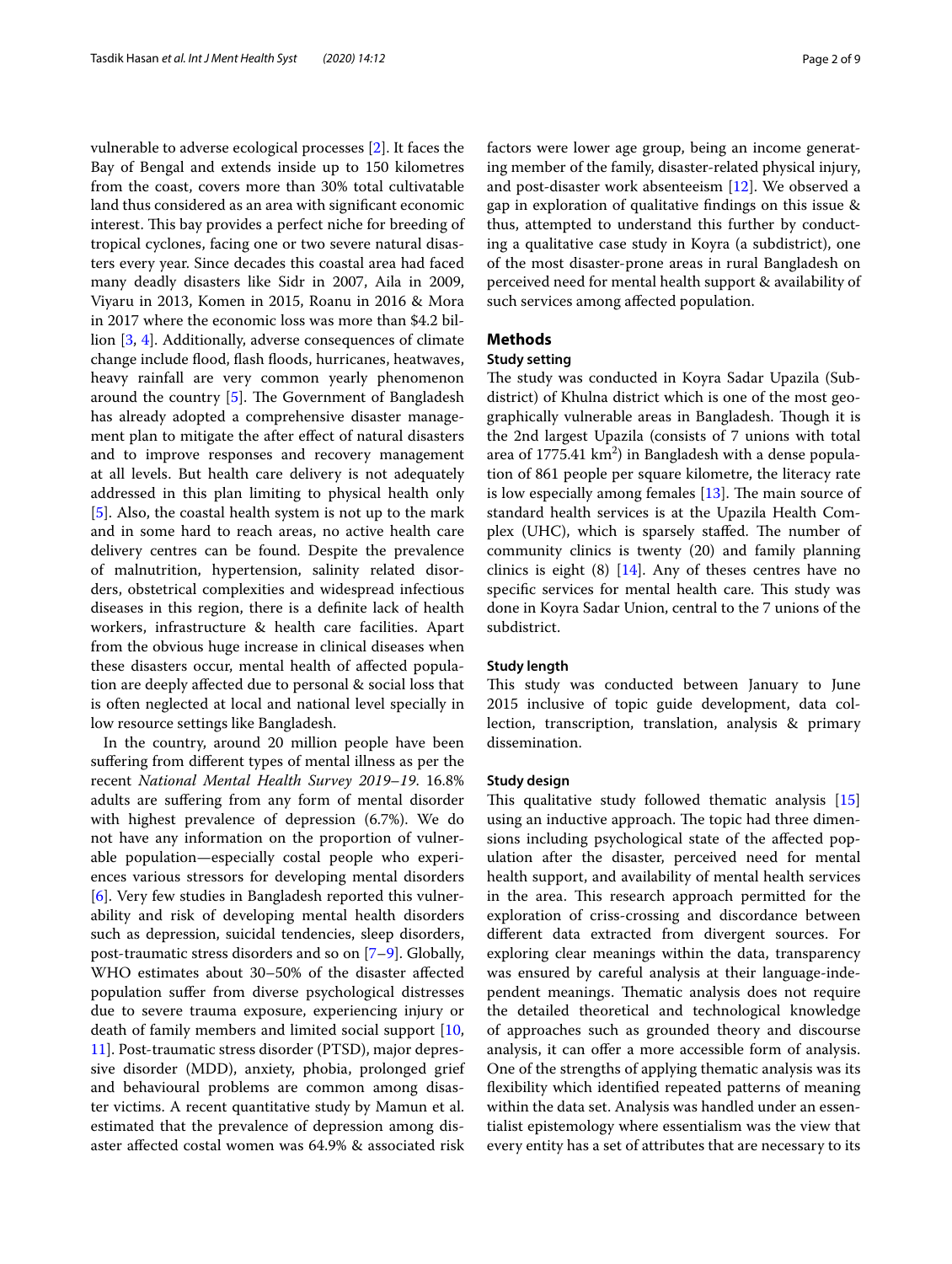identity and function; thus, the fndings sought to report the direct experiences or perception of diferent groups of participants on the particular issue; a method seemingly appropriate to the study aims. For exploring clear meanings within the data, transparency was ensured by careful analysis at their language-independent meanings  $[15]$  $[15]$ .

### **Study participants**

We conducted 10 key informant interviews (KIIs) with the following stakeholders- local health care professional (community health care provider-2), government health professional (medical officer-2), NGO workers (2), relief volunteers (2), schoolteacher (1) & local administrative officer  $(1)$ . These stakeholders were invited via from Koyra Sadar Upazila Parishad. Ten (10) in-depth interviews (IDIs) with the worst afected people (both male-5 & female-5) by natural disaster were conducted. The mean age of the respondents were 48.96 years  $(n=20)$ with a standard deviation of 10.26 years. More than half of the respondents completed high school. Monthly family income varied as because 10 respondents were pro poor afected by cyclone & their economic status could not be explored as their economy mostly depends on agriculture and the income varies time to time. However, the overall socio-economic context was poor to average. Most of the respondents were Muslim  $(n=13)$  & half of the respondents were female  $(n=11)$ . We have not limited the study to a specifc disaster rather allowed them to talk on any natural disaster they experienced. In most cases they referred to the two most devastating cyclones include the Sidr (2007) & the Aila (2009).

### **Data collection technique**

The participants were identified via the local authority (Upazila Parishad) & they were selected using purposive sampling. Sampling was continued until new data did not describe a new concept and a new category was not formed. Written informed consent from all participants was obtained prior to interview. By using a topic guide of open-ended questions, semi-structured interviews (KIIs & IDIs) of approximately 90 min in length, were conducted with each participant individually by the primary researcher. Each interview was recorded by digital recorder. Each interview was transcribed, translated and back translated by research team members, and carefully checked by an assigned member of the team.

### **Data storage**

Data was stored as per the approved study protocol by maintaining standard confdentiality. In addition to the data collection exercise, all involved researchers received intensive training regarding data confidentiality during data collection and storage. All paper fles were kept in a secure locked location (IDMVS) [\[16\]](#page-8-13) and digital data was encrypted. Passwords was shared by principal investigator only and changed periodically. Participant identifcation numbers were used to label data only and all possible identifable information were kept separately from this data.

### **Data analysis plan**

Thematic analysis approach involves a constant moving back and forward between the entire data set, the coded extracts of data and the analysis of the data that are being produced. Analysis was conducted by the principal investigator (primary researcher) using an iterative procedure [[15\]](#page-8-12). Each interview was transcribed, translated and carefully checked by an assigned member of the research team who was a native speaker to ensure meticulousness. Then the initial codes were identified at a semantic level to understand themes by a careful systematic approach. Sorting of codes was done to develop initial themes. Triangulation of the two data sets was used to highlight different experiences and perspectives of each group and dynamic contrast between data [[15\]](#page-8-12). For establishing rigour in the data, triangulation was used and gradually the analysis moved towards saturation  $[17]$  $[17]$ . Then the initial themes were reviewed, refned and named. At this point, identifed themes were discussed with the interviewers (primary researcher & co-investigators) to ensure that interpretation was appropriate to participants' experience to further ensure rigour within the data. Thus, the iterative process produced the fnal themes and interpretations were conceptualised accordingly [[15](#page-8-12)]. For managing data, Atlas.ti software was used.

### **Refexivity**

Refexivity is a core and critical dimension facilitating the production of data that is of a trustworthy standard in qualitative research. At the data collection stage, reflection can be important in understanding why interactions happen, and explain why a participant may have responded in certain ways. It is also important for researchers during this stage to understand and manage the power balance between the participant and researcher. Training and supervision were provided by the senior researcher of the team (MN) to aid in mitigating any impacts of power within the interview. Also, we anticipated, unexpected & painful challenges may arise as the context was sensitive  $[18–20]$  $[18–20]$  $[18–20]$ . Reflexivity was particularly important in this setting to enable the researcher to understand how the interview was being constructed and adjusted accordingly as per the objectives of the research [[19\]](#page-8-17).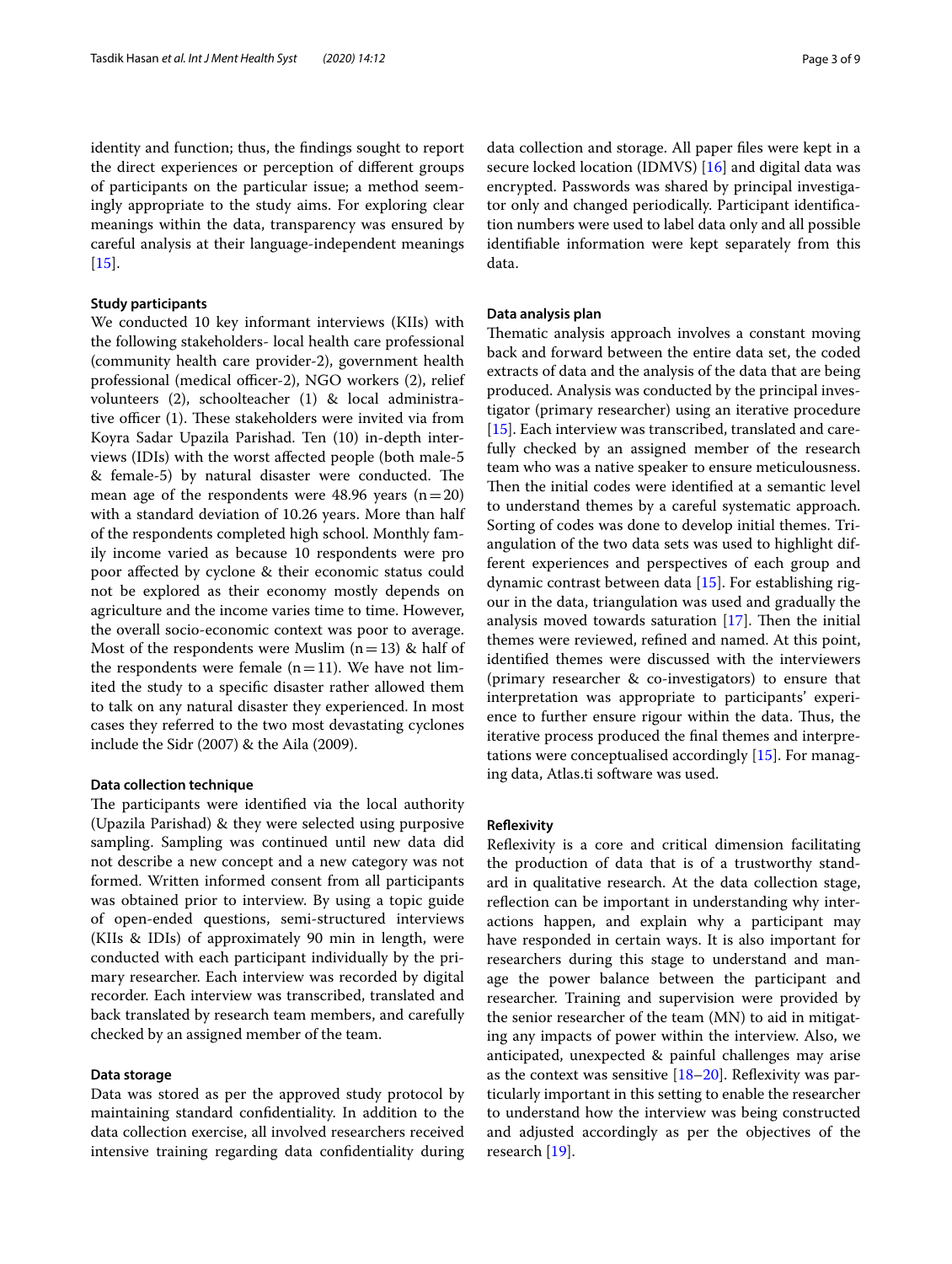### **Ethical considerations**

Ethical approval was obtained from *Institute of Disaster Management & Vulnerability Studies, University of Dhaka (IDMVS*) [[16](#page-8-13)]. An information sheet was provided to all participants before written informed consent was requested. As mental health disorders are sensitive topics, that might initiate an emotional response, participants' breakdown was monitored and willingness to continue was checked regularly throughout the session and post interview. Openended questions were used to facilitate participant autonomy within the interview, and all participants were debriefed, made informed of confdentiality protocols and additional privacy measures. In transcripts, analysis and all further reports, pseudonyms were used to protect participant identity. Deductive disclosure was another major concern for researchers where the identifcation of an individual's identity can be revealed by presentation of unique characteristics even though direct identifers (e.g. name, addresses) were removed from data. These characterizations were carefully sorted out to protect identity of the participant. The study involves with two diverse groups of participants; researchers were trained in safeguarding protocols adapted to the local context, received structured supervision and instructed to report any risk to participants.

### **Results**

Qualitative fndings of this study generated four major themes such as post-disaster mental health conditions, perceived need for support, vulnerability related to age, gender and availability of mental health services. We have presented the experiences, perception, thoughts and insights from the in-depth interviews (IDIs) of afected population & key informant interviews (KIIs) of health care professionals, NGO workers & volunteers.

### **Post‑disaster mental health conditions & perceived need for support**

### *Findings from IDIs of afected population*

Survivors of natural disasters mentioned sadness, frustration, grief & guilt after such traumatic events. Many of them had continued survivor guilt even after many years because when these disasters strike, they attempted to survive and take care of their own safety. Some frightenedly observed the death of their kids & dear ones. These eventually led to survivors' guilt. One mother said,

*"I lost my only son in front of my own eyes to the increasing tidal waves. Every night I have nightmares till then and I feel frightened, sad and cry for the whole night".*

One respondent mentioned that someone found another person's dead son's body and buried him. This caused the father of the child to have a psychotic breakdown instantly and it continued for long. He was declared as a *pagol* (crazy) by locality eventually. The respondent also mentioned incidences of conficts & aggressiveness towards each other in such circumstances.

The cyclone warning system was considered as a catalyst for creating anxiety & panic among local uneducated people by two respondents. They described the situation as, Tsunami alert was announced just before the cyclone Aila (2009) and people rushed to the cyclone centres and took shelter in diferent places, but the Tsunami was not significant enough to affect them. The next day, they overlooked the signal for Aila thinking that nothing will happen but experienced a horrific disaster. This created panic and stress with warning sirens, any hydraulic horns, thunders & lightening or even loudspeakers trigger feelings of anxiety. This continues to happen.

Most of the afected people mentioned about developing a feeling of helplessness and uncertainty about the future. They specifically stated periods of silence & loneliness, grumpy moments, excessive talking, frustration & excessive anger. One mentioned about denial of reality & period of thinking about what they lost with signifcant anxiety. Two respondents identifed themselves with self-harm attempts & suicidal ideations. The researchers tried to understand the duration of suferings and they described it as acute phases to year-long symptoms to date (almost 10 years in some cases).

### *Findings from the KIIs of health care professionals, NGO workers & volunteers*

One local health care professional described a haunting experience. Two weeks after the cyclone Aila, he with a rescue team discovered an empty land with lots of mud surrounded by flooding everywhere with tidal bore. One middle-aged person and his young son sat silently. They did not answer any question just took some foods and water after repeated requesting. He later came to know from the son that this gentleman lost his wife and two of his daughters during the cyclone. They found one dead body of his youngest daughter and did not fnd the others. After this trauma, he became totally silent and spent all the time at a place where he once had a house.

One NGO worker mentioned that,

*"I have seen many people after the natural disaster, detached from the home and normal life with intense restlessness & very sensitive with the loss."*

One government health professional described his experience of dealing with many cases with mental issues during and after any disaster including recent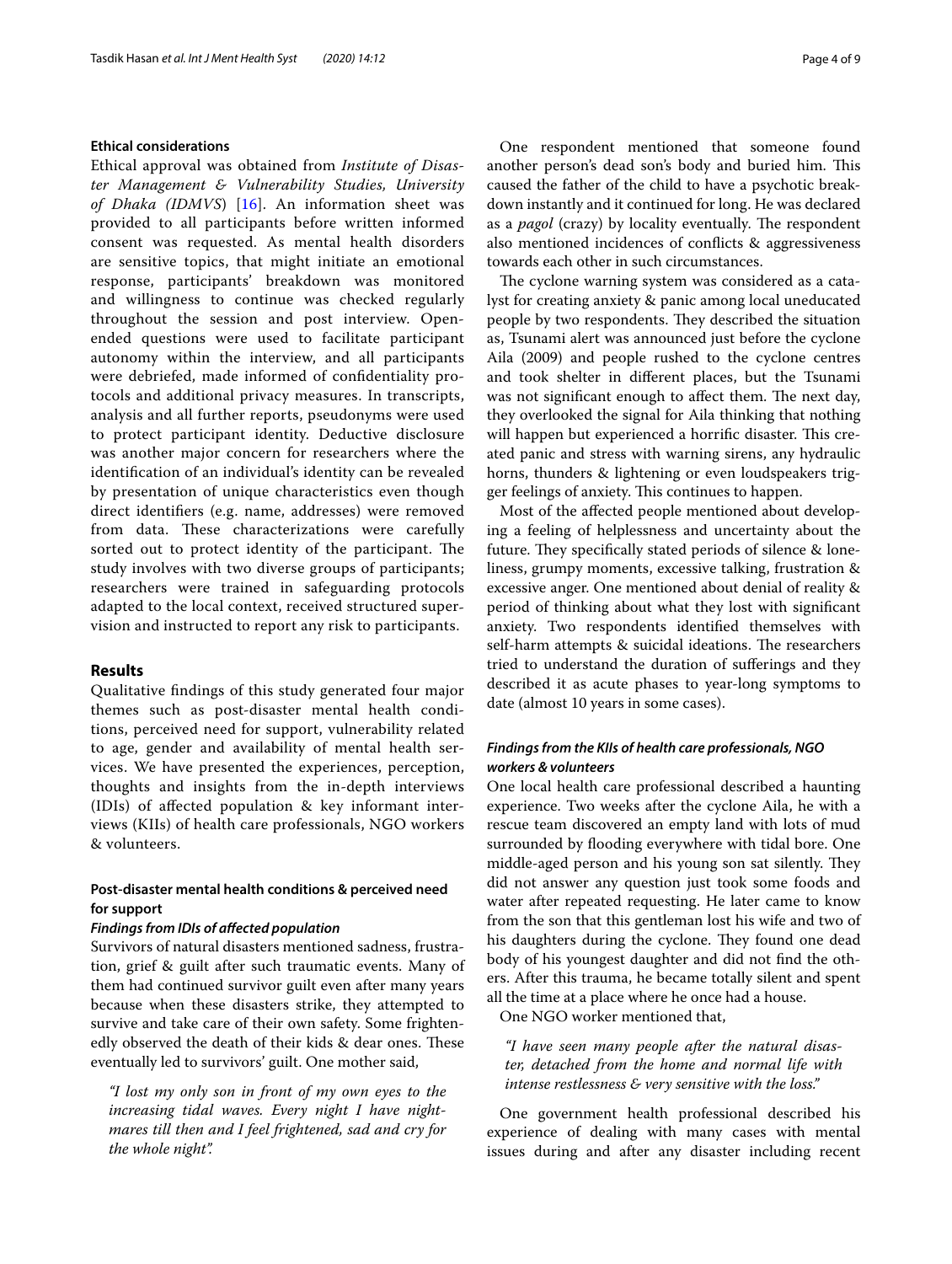flood during his working placement in that area. He also focused on co-morbidities with mental disorders as most of the cases were presented with physical symptoms and his clinical judgement separated the specifc fndings related to mental health disorders. He indicated that such natural disasters had a profound impact on family relations & psycho-social factors. He experienced many divorces, domestic violence incidences & contemporary suicidal attempts after such disasters where cases were directly or indirectly related to the disaster events or consequences. The respondent observed lack of self-care mostly in families who lost many members during such disasters.

One of the schoolteachers described the experience of a teenage school going girl after Aila:

*"A girl was found in after 5 to 6 months of the cyclone with repeated fainting and abnormal behaviour. Prior to the food & devastation, she was completely normal and among the top of her class. After a series of investigations, we explored that she was a victim of sexual assault in the relief camp and she had never told about her experiences before to anyone."*

The government health professional reported similar cases of sexual assault or harassments during & immediately after disasters with acute stress reaction, chronic depression, withdrawn, reluctant, depersonalized, indifferent & psychotic cases.

He shared a traumatic event related to AILA. He met a father and his 8-year old son who had lost all members of his family. He explained further,

*"An example of depersonalization was seen in a relief line. A father was standing by holding his 8-year old son's hand and there was no hurry in taking relief by him or his son. Both of them were with empty eyes. When we asked them about taking the relief and food items, the father said calmly, "you can give if you want." We later found out that they lost all their family members during AILA and from then on, they have no interest in living"*

### **Mental health vulnerability related to age**

Age was raised as a factor that increases one's susceptibility to developing mental health problems. Children and elderly were pointed out as most vulnerable because they tend to depend on others for shelters, transportation, collecting food and toileting during emergencies. They often remain frightened and panicked longer and need more time than others to come back to the normal life.

Whilst talking about children, a respondent described that children were unable to share their experience and kept the fear inside their mind for a long time. For many, the experience of a natural disaster was very new, and they might not have even heard about such devastation before. One NGO worker explained that, he observed many frightened children who saw many dead bodies, lost homes, schools, playgrounds, lost books, stationaries, toys, pets, stayed in the shelter houses without food, drinking water, and electricity and sometimes without their own parent. He identifed changed pattern of conversation, attitudes and playing games among them. He further added:

*"After the cyclone (Aila), I found many children of Koyra were playing grave-grave, burial-burial. They made dolls and buried them in clay made burials. Even some of them have made small trees and were destroying them by false sound of wind remembering the disaster."*

One local volunteer gave an example of a 9 years old boy who was afraid of passing by a pond where he has seen couple of dead bodies including his playmate. This little boy sufered almost for 2 years. A very important observation on vulnerability of adolescents and young people was made by two respondents. The government medical professional identifed the complexity of these age groups as they were too young to cope up with the emerging mental health challenges arising from devastations but severely overlooked by adults. The concrete operational stage of cognitive development of a child occurs in this age group  $(7-11$  years), so this sort of experience caused a long-term scar in their cognition that hampered their personality in long run. He also suspected cases of drug addiction might have had relation with this vulnerability which was not investigated properly. Three survivors blamed their poor status as root cause of fragility in such contexts.

Four respondents also mentioned old age as a factor that could make one more susceptible to developing mental health conditions. In addition to the physical vulnerability they sufered psychologically more mostly after the disaster due to loss of carers, fnancial stress & anxiety induced by loss of income-generating personnel of the family and exposure to devastation. One elderly respondent experienced severe mood disorders after extended rainfall & flooding last year but never expressed as he had no idea that such symptoms have medical remedies. He explained these symptoms persisted long with other occasional episodes of insomnia & anger.

### **Mental health vulnerability related to gender**

Most of the afected population (8), we interviewed described being female increases susceptibility to developing mental health conditions. One respondent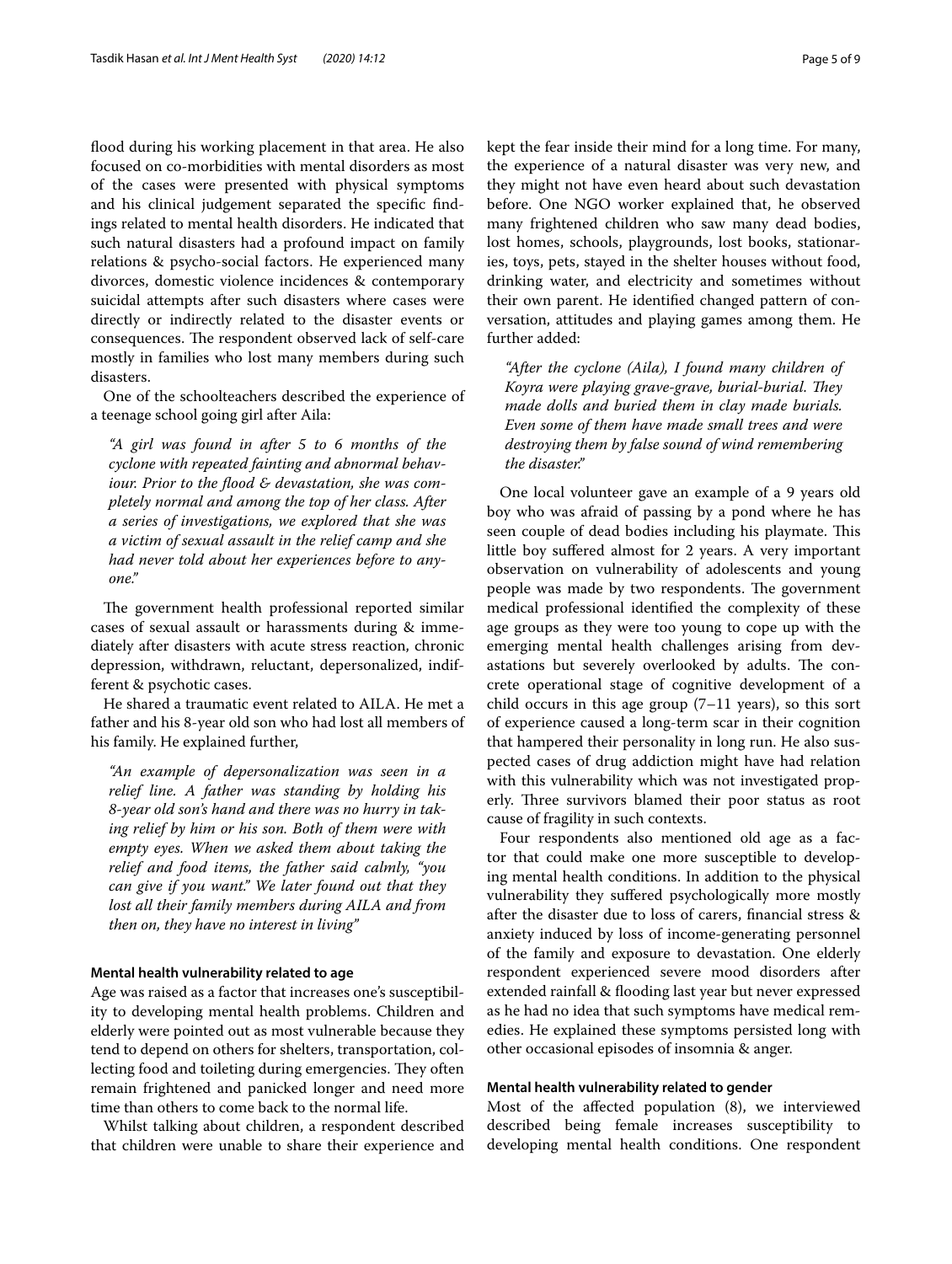explained, female take care of the young children, cook or manage food, collect water in a challenging environment so they cannot take care of themselves during disasters and afterwards heave workloads with no care makes them vulnerable to develop psychological disorders easily.

One NGO worker gave a diferent but very pragmatic perspective on this issue saying,

### *"…during a disaster age is a vulnerable factor but post-disaster gender factor is the most vulnerable".*

He explained, if a young lady lost her husband during a cyclone (disaster), she cannot live alone or earn to live. Everyone tries to exploit her starting from the relief workers to the sub district members and chairman. It is difficult to protect her from sexual abuse in the society. All these negatively contribute to her mental health condition. One government health official tagged the female as emotionally vulnerable group. He further explained,

### "Female cry openly and become sad easily. They can *express their feelings, but men are diferent in such expressions".*

He experienced some cases where men are addicted to drugs after devastating disasters (both Sidr & Aila). They had extreme fear of becoming workless which led to drug abuse chronic depression, anxiety & suicidal ideation. He stated,

*"I have seen new cases of drug users just after disaster(s) specially among young male group. They manage these drugs in high prices and often get involved with violence, illegal trades as a short cut measure. Many of them said, they fear no job (joblessness) and no money. I managed suicidal attempts by adult male (earning member of the family) in such circumstances."*

### **Availability of mental health services**

We asked about availability of mental health services in the locality and some common statements or concerns were portrayed by the respondents. The medical authority mentioned presence of 27 community clinics and one "fully functioning" health complex with health care services and no psychiatrist. Key informant interview respondents were concerned about the shortage of mental health professionals in the locality to meet the population mental health needs after each disaster. They stated that when disasters strike, institutions think of materialistic help including relief materials, oral saline, emergency physical trauma management kits, but not any support for mental health care. One respondent mentioned that only one psychiatrist give service only in divisional level hospitals and sometimes it's difficult to reach him because of transport, money or time. Many respondents said they have never seen any doctor providing any service, prescribing drugs or counselling people for mental health issues at the grass roots except for severe mental health disorders. After Aila & Roanu, some programs have addressed mental health issues briefy, but this was usually short term and insufficient.

On a diferent note, during in-depth interviews, two respondents said that they never thought that such psychological problems have medical treatments and they can seek help for the symptoms. One respondent mentioned that it's shameful to go to hospital for mental health symptoms as money should not be spent on symptoms without physical pain. One respondent mentioned,

*"…after seeing the most deaths in one day I lost my normal speech and logical thinking capacity, but I have never talked to any doctor about this as I thought they will laugh at me."*

One NGO worker stated that he noticed presence of complementary medicine services such as homeopathic, unani, ayurvedic treatment provision in every sub-district in national budget but nothing was mentioned about provision of mental health care in grass-root level. He didn't notice any substantial post-disaster plan by the government to utilize the professional or create such professionals where psychiatrist does not have position in district level hospital.

Key informant respondents mentioned that when people are fghting for basic needs, mental health always comes second line. The medical professional mentioned that,

### *"it is not possible to make a dramatic change only by physical help but can be possible by psychological treatment."*

He emphasized on availability of psychotropic drugs, recruiting mental health nurses and reduction of stigma related to mental health by mass-awareness. Most interviews turned as portrayal of general discussion on mental health status rather than confning to mental health after disaster. Many respondents stressed on specialized mental health support after such disasters as they personally have seen couple of incidences or experienced periods of vulnerability related to mental health by themselves.

One key informant interview respondent stated that mental health support provision after disasters is not a priority for government as the number of such professional is very low. He also mentioned there is a lack of understanding on importance of mental health at policy level and shared a statement by a high official: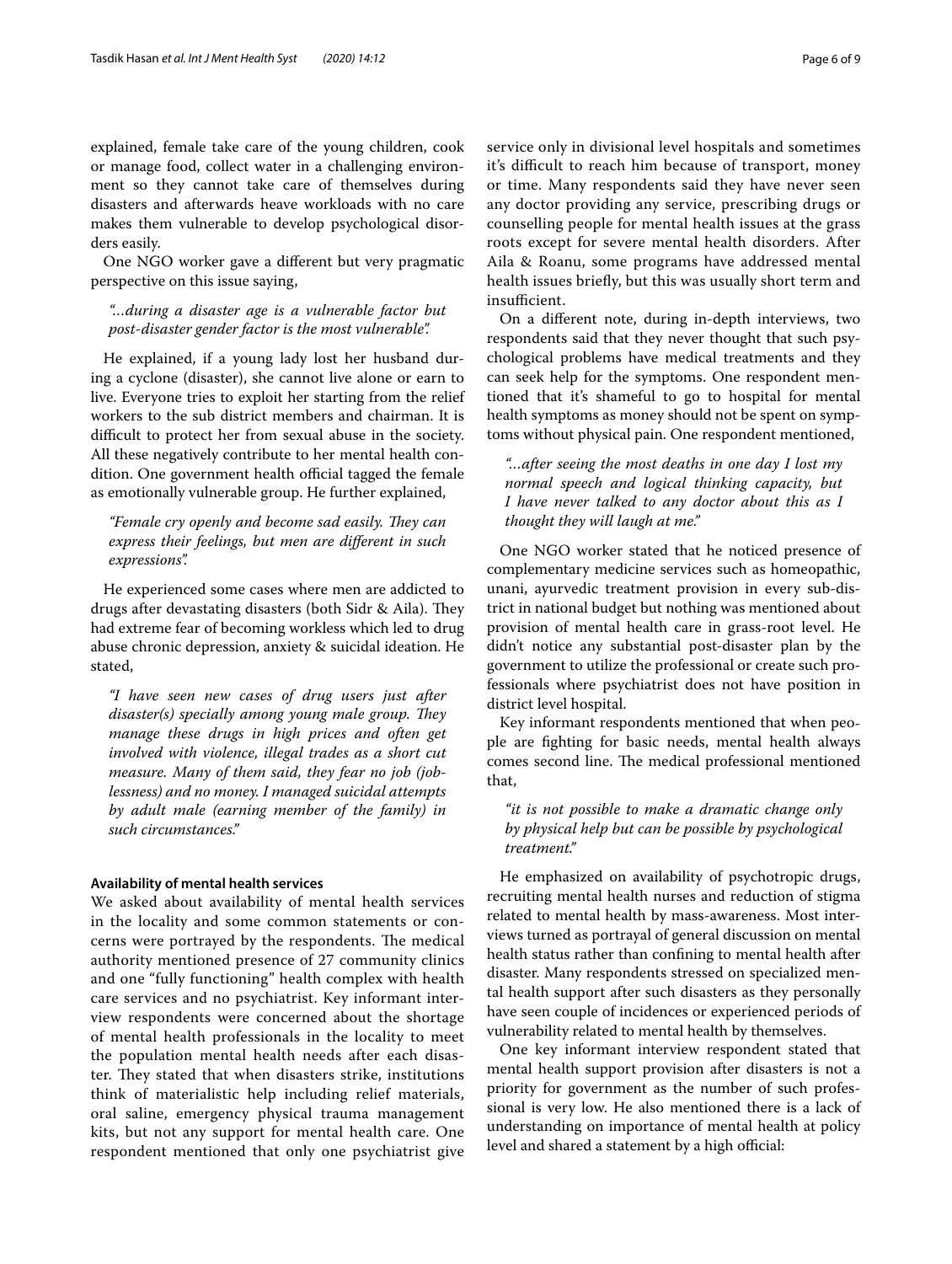*"Our NGO is closely linked to the Ministry of Health. In one of the meetings, a high-ranking governmental*  official said "what is mental health? What is PTSD? *What will I do with the crazy people after disaster? He wondered why we are talking about mental health when people cannot get food, have lost their houses, cattle and other resources.*

An NGO respondent mentioned that many NGOs are actively working in Koyra and have specifc agendas to address needs after disasters, but he has never seen any initiative related to mental health. He emphasised on appropriate training to make local persons as mental healthcare giver. Another afected person also mentioned that he will defnitely visit a professional to get cured from these haunting symptoms even after many years of that disaster (Aila), but he is afraid to fnd such a professional on regular basis. He stated if these supports can be made available at the nearest community clinic that will be most convenient for him.

### **Discussion**

This case study described the suffering of disaster affected population in relation to need for support and availability of appropriate mental health services in a rural area of coastal Bangladesh. Symptoms of depression, posttraumatic stress disorder, anxiety, and grief among others were described. These descriptions are usual, and have been highlighted by researchers in similar [\[21](#page-8-18)[–23\]](#page-8-19). As the study highlighted symptoms close to PTSD, Choudhury et al. also described a disaster afected population as traumatized after a couple of months after a massive tornado which killed 600 people in Tangail District of Bangladesh in 1996 [\[7](#page-8-5)]. Another survey was conducted after two months of the Cyclone Sidr in 2007 and described that 25% of 750 survivors had post-traumatic stress disorder, 18% were found with major depressive disorder, 16% had somatoform disorder, and 15% had a mixed anxiety and depressive disorder [\[24](#page-8-20)]. A school-based study in Orissa, India after 1 year of a devastating hurricane also showed similar results of PTSD among adolescent [[25\]](#page-8-21). Also, post-hurricane Katrina demonstrated higher rate of PTSD mostly on low-socioeconomic group [\[26](#page-8-22)]. Though we had no focus on risk factors as we were confned in exploring the need for support in relation to psychosocial disorders and availability of services in afected areas, such focuses are important to discuss for designing appropriate intervention or services for this vulnerable population review reported that tropical cyclone has long term behaviour health efect which can debilitate afected people [\[27](#page-8-23)]. As our study fndings indicated continued impact of major cyclones even after 10 years, we tried to investigate literatures focusing on duration of impact of natural disasters on mental health. Many studies demonstrated a gradual decline over time in the prevalence of disaster-induced mental health disorders though some indicated very long-term consequences [[27\]](#page-8-23). After 5 years of the horrifc Tsunami of the Indian Ocean, a population-based survey was conducted in south India on mental health issues which revealed around 78% of the population are still sufering from diferent psychiatric morbidity and require adequate support to protect their mental health [\[28](#page-8-24)].

Our study fndings were consistent with other similar studies pointing out female gender [\[27](#page-8-23), [28](#page-8-24)] and children as most vulnerable to mental health disorders in low resource settings. Another study identifed low socioeconomic status as one of the two primary risk factors for developing psychological morbidities mentioning gender as the top one [\[27\]](#page-8-23). A review shows direct relation with low socio-economic status & post-disaster mental health disorders [[29](#page-8-25)]. Our case study was conducted in a regular disaster afected area with overall low socioeconomic state. Other similar disaster-prone or coastal zones are usually low-lying, vulnerable, poor and with extreme low-resources and greater risk of post-disaster stress. Gender also played a vital role to increase the vulnerability of these areas  $[29, 30]$  $[29, 30]$  $[29, 30]$ . Thus, our findings are relevant and important for similar geographical localities in the country and other LMICs. Unlike other studies, we stressed on perceived need and available support for mental health disorders, they experienced after the disasters. We also received some fascinating stories from the participants on how they started developing such symptoms, specifc needs and how services can be made available. Generalised stigma on mental health were also discussed by some participants. The impact of climate change is further worsening the scenario in these areas every year with repeated flooding, cyclones, heavy rainfall etc. The population of this vulnerable zone deserves appropriate support and services on regular basis.

A recent report [[5\]](#page-8-3) argued that the government of Bangladesh, NGOs, civil society members, the health professionals, disaster management professionals designed the disaster management programme with focus on economic relief, assistance and some sort of medicine, physical treatment and recovery aid for the afected people after natural disaster. Mental health support was, by far never their mandate so the severity of mental and psychological trauma and casualties heightened with years. The report stated that, for the first time in the history, teams consisted of Bangladeshi psychiatrists, psychologists, social workers and other support service stafs contributed to estimate the need for psychosocial care and for providing management in 2007 after the devastating cyclone in many coastal areas. But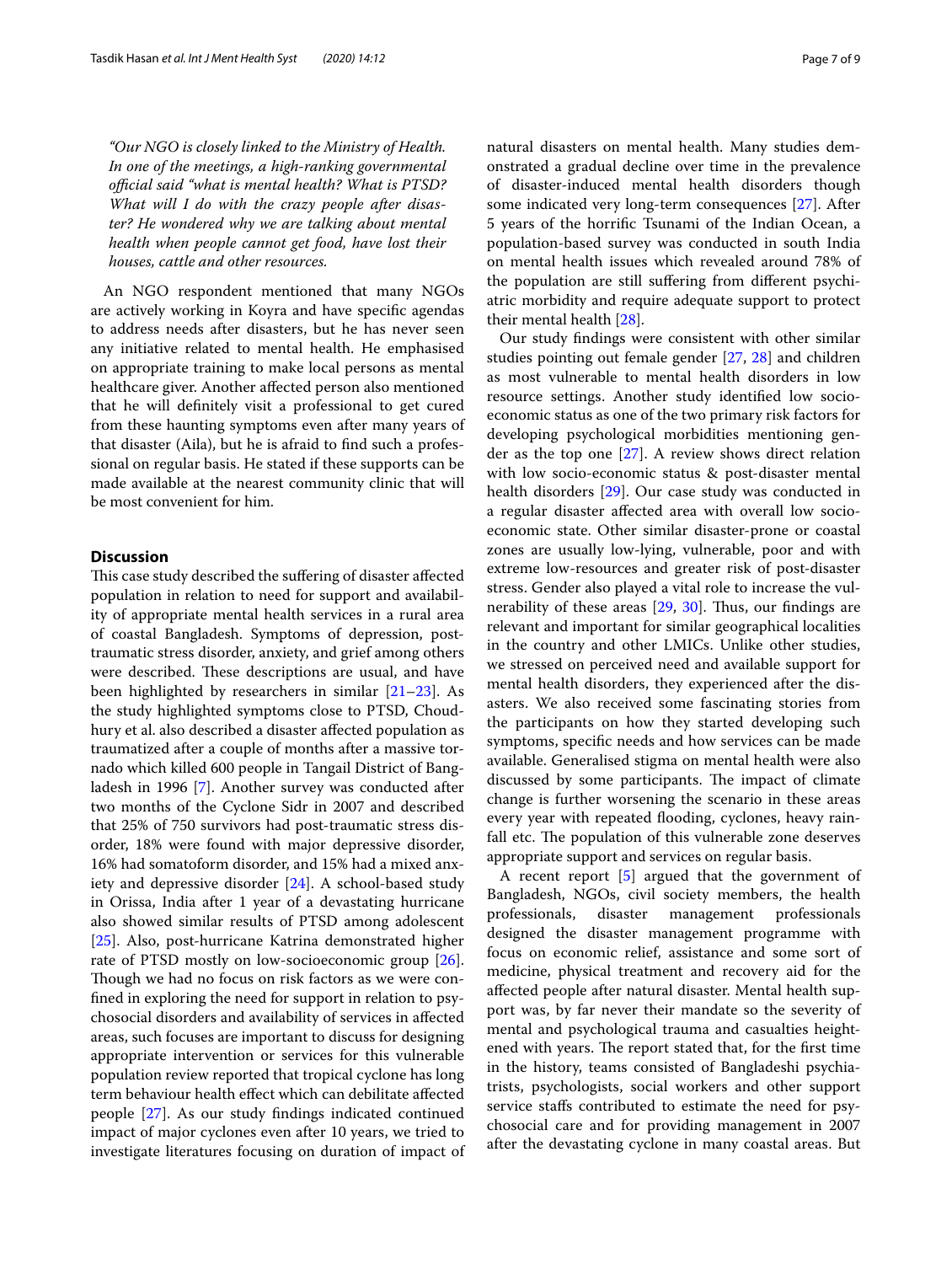it was a one-time support in these 10–12 years nothing much happened to change the scenario. The existing National Plan for Disaster Management 2010–2015 has no visible space for addressing need of post disaster psychosocial care [[5,](#page-8-3) [21\]](#page-8-18). More evidences are needed to establish that these constant victims of adverse impact of climate change needs support from the health system and disaster management authority. It's good to hear that national level mental health care professionals are strongly urging for inclusion of post-disaster psychosocial rehabilitation service within the National Plan for Disaster Management  $[5]$  $[5]$  $[5]$ . The current study with its limited range is pointing to an easily accessible, afordable mental health care provided by primary health care professionals & local volunteers in worse-afected areas. A need for comprehensive training on disaster psychiatry should gradually come to light. In addition to capacity building, infrastructure development, administrative reformation is urgently required in this arena.

### **Limitations, recommendations & conclusion**

We acknowledge that this qualitative case study was conducted in a limited setting with few interviews considering time & resources available for this study. Another limitation was, we haven't used any vulnerability assessment tool rather analysed qualitative data on thoughts, perceived assessment on vulnerabilities related to age & gender. The topic guide had scopes to get insights on perceived vulnerability from all participants. We also have identifed that on this topic only a few reports are available. Thus, the qualitative findings of this case study are important evidences for future researches.

The findings of this case study are describing traumatic experiences of disaster-afected population & relevant insights of health care service providers in a worst affected area of rural Bangladesh. The respondents admitted that the suferings were prolonged due to unavailability of appropriate services, lack of relevant professionals and overarching stigma related to mental health. As consequence of climate change, every year countries like Bangladesh are facing several natural disasters not limited to cyclone & flooding only. The need for mental health & psychosocial services is increasing as disorders are being evident by some other contemporary studies though no visible initiative can be seen from public of private sector to address mental health services in disaster management and post-disaster health care plan. We recommend a resilient, responsive, gender-sensitive and self-sustaining health systems for this vulnerable population by considering their perceived need and access to the local services. Implementation of efective mental health programs and strong mental health policies remain a

challenge in Bangladesh where there is a cultural fatalistic acceptance of mental health issues.

### **Abbreviations**

UHC: Upazila (Sub-district) Health Complex; KII: Key informant interviews; IDI: In-depth interviews; NGO: Non-Government Organisation; PTSD: Post traumatic stress disorder; LMIC: Low-middle income country; IDMVS: Institute of Disaster Management & Vulnerability Studies.

#### **Acknowledgements**

We want to thank GOBESHONA (RESEARCH) Young Researchers Program-2016/17, International Centre for Climate Change & Development (ICCCAD), Independent University-Bangladesh (IUB) for awarding a fellowship for this study; Dr. Saleemul Huq, Director, ICCCAD, Dr. Haseeb Md. Irfanullah, Program Coordinator, IUCN Bangladesh & Dr. Muzna Rahman, mentor, ICCCAD for giving valuable feedback to structure the manuscript for publication.

#### **Authors' contributions**

MTH conceptualized this study, developed tools, designed data collection, collected data, transcribed the interviews, analysed data and wrote the manuscript. AKA & MN supported in developing the concept of the study, analysis of data, and writing, editing and fnalizing the manuscript. GA, NP & SM intensively supported in designing the feld study, developing tools & reviewing the manuscript. HMS, RK & HUA supported in critical reviewing the manuscript. All authors read and approved the fnal manuscript.

#### **Funding**

This study was self-funded, as a part of completion of *Post Graduate Diploma in Disaster Management (PGDDM)* Course from Institute of Disaster Management & Vulnerability Studies (IDMVS), University of Dhaka & conducted in close supervision of IDMVS.

#### **Availability of data and materials**

Data are available from the authors upon reasonable request and with permission of Institute of Disaster Management & Vulnerability Studies (IDMVS), University of Dhaka

#### **Ethics approval and consent to participate**

Ethical approval was obtained from Institute of Disaster Management & Vulnerability Studies (IDMVS), University of Dhaka to conduct this study. Written permission was also received from the Upazila (subdistrict) Council for data collection. Both verbal and written consents from each respondent were obtained.

#### **Consent for publication**

Not applicable.

#### **Competing interests**

The authors declare that they have no competing interests.

#### **Author details**

<sup>1</sup> Department of Psychological Sciences, University of Liverpool, Liverpool, UK.<br><sup>2</sup> Institute of Disaster Management & Vulnerability Studies, University of Dhaka, Dhaka, Bangladesh. <sup>3</sup> International Centre for Diarrheal Diseases Research, Dhaka, Bangladesh. 4 Combined Family Medicine and Preventive Medicine Program, MedStar Franklin Square Medical Centre and Johns Hopkins Bloomberg School of Public Health, Baltimore, USA.<sup>5</sup> Department of Mental Health & Community Psychology, Makerere University, Kampala, Uganda. 6 National Institute of Mental Health, Dhaka, Bangladesh.

### Received: 8 July 2019 Accepted: 29 February 2020 Published online: 05 March 2020

### **References**

<span id="page-7-0"></span>David E, Marie-Lena H, Maik W. Global Climate Risk Index 2019—who sufers most from extreme weather events? Weather-related loss events